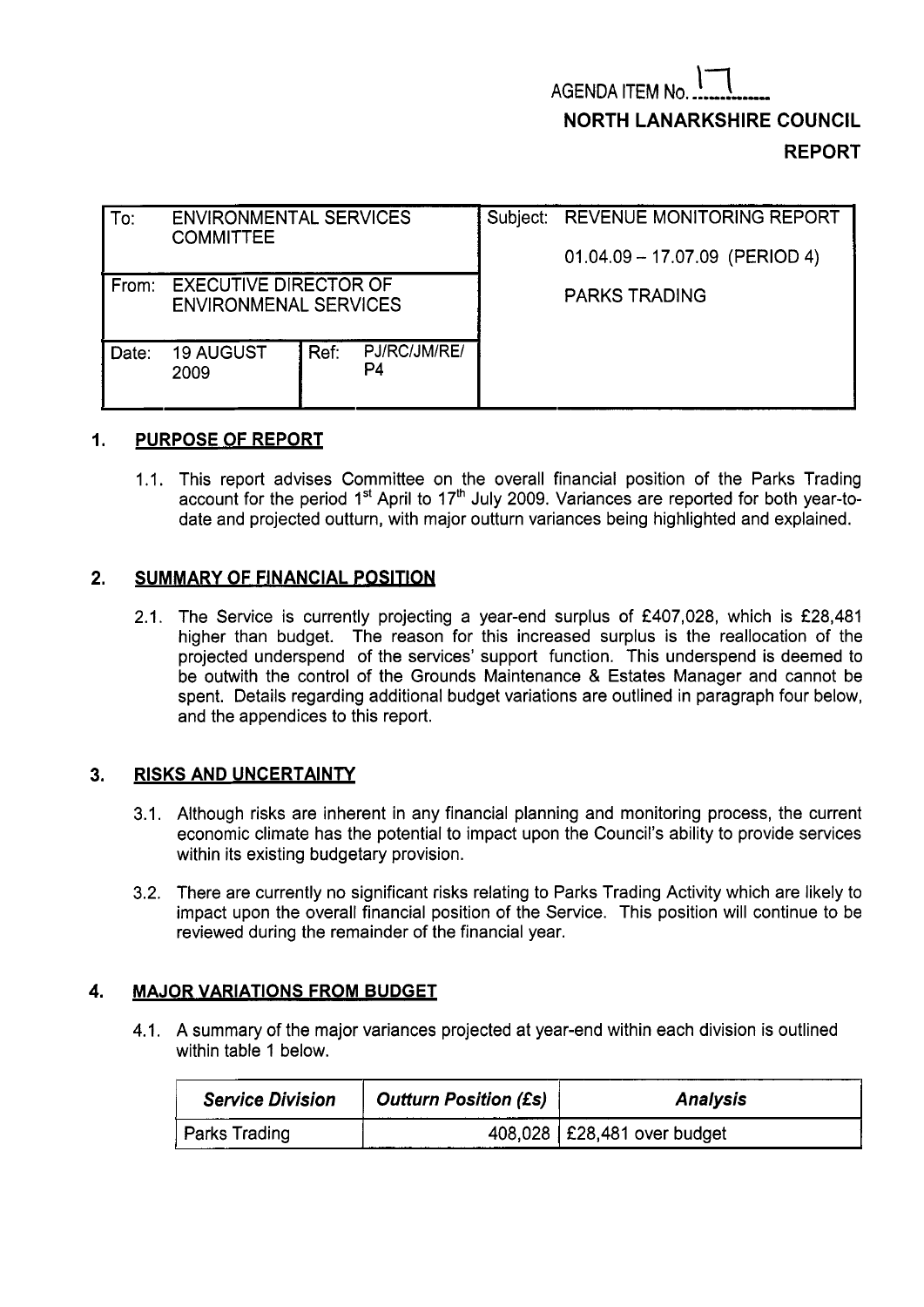- 4.2 The Parks Trading operation is currently experiencing several cost pressures and operational issues. These include:
	- 4.2.1 Additional employer's superannuation contributions of £111,000 arising from recognition of superannuation changes implemented in April 2009, and the additional costs attributable to the Service for employee's who formerly paid the lower *5%* contribution. This will be realigned across the whole service by period *5.*
	- 4.2.2 Based on last year's volumes and current prices it is estimated that vehicle hires and fuel costs will be over budget by £117,000.
	- 4.2.3 There are a number of other cost increases as a result of projected additional regeneration, infrastructure, and other project work. These include overtime of £128,000, and materials of £139,000.
	- 4.2.4 The increased costs described in 4.2.1 through to 4.2.3 above are offset by increased income of f430,OOO which is recovered through charges to Client Services across the council coupled with employee vacancy savings of £152,000.
- 4.3 The Parks Trading employee budget incorporates a staff turnover requirement of f 138,000, equivalent to 7 FTE staff. There are currently 6 vacancies within the Service, all of which have arisen through the normal recruitment process. These accounts show an overspend in employee costs of £91,000 which arises from the overtime and superannuation variances described in 4.2.1 and 4.2.3 above totalling £239,000 together with severance costs of £3,000 offset by the additional vacancy savings of £152,000 which arise from initial delays in filling seasonal posts and other factors.

# **5. MANAGEMENT ACTIONS**

- 5.1. Liaison is taking place with council staff associated with the Local Development Programme 2009/10 in order to promote the delivery of appropriate projects via Grounds Maintenance and Estates. **As** indicated in paragraph 4.2.4 above further additional income of f430,OOO is projected for the year from this and other inter-departmental sources.
- 5.2. Overtime expenditure is being closely monitored throughout the Service. This includes reviewing overtime working practices to rationalise/reduce the extent of overtime costs.
- 5.3. Management is continuing to monitor vacancy levels and assess the necessity for new appointments. Sickness absence levels are being monitored in accordance with the council's policy.
- 5.4. The following virements require Committee approval:
	- (i) Employee Costs: The staff turnover saving of €138,000 referred to in paragraph 4.3 above has been transferred to tipping fees, Landfill Tax and sweeping costs in order to remove the cost pressure in these areas with the balance of £32,000 being allocated to vehicle fuel to partially offset the cost pressure there.
	- The Service has now incorporated additional income budgets to reflect additional work amounting to £587,000. Corresponding expenditure budgets of £220,000 for materials and £183,000 for overtime working have been set up. The net saving of £184,000 has been allocated against vehicle fuel and hires, to alleviate the cost pressures in these areas. (ii) Additional Work: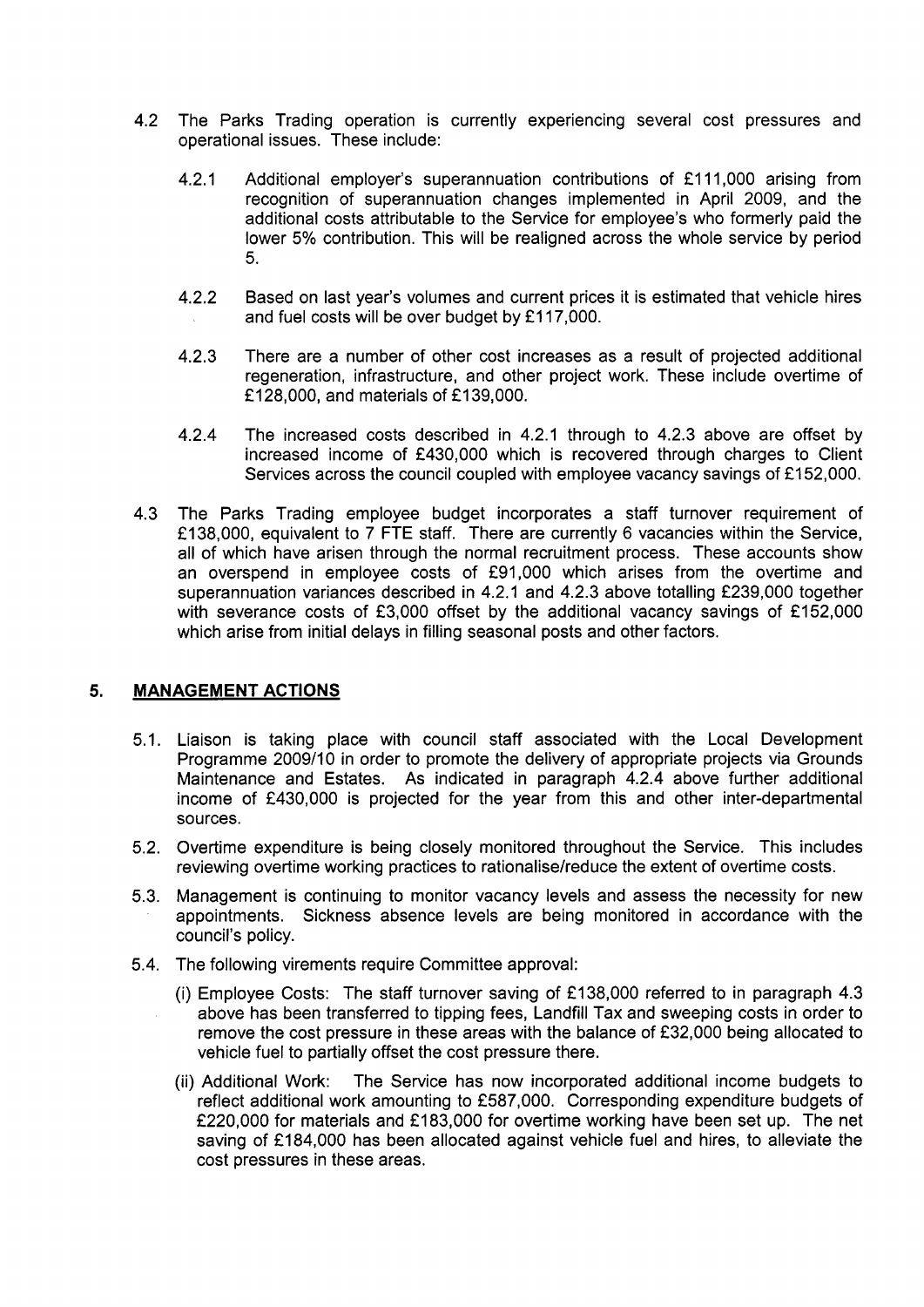# **6. FINANCIAL CONCURRENCE**

6.1 Prepared in accordance with the Scheme of Financial Delegation, the financial information contained within this report has been agreed with the Head of Financial Services.

# **7. RECOMMENDATIONS**

- 7.1. It is recommended that the contents of this report be noted.
- 

RECOMMENDATIONS<br>
7.1. It is recommended that the contents of this report be noted.<br>
7.2. Committee is asked to approve virements in section 5.4 above.<br> **ANDER DIRECTOR OF ENVIRONMENTAL SERVICES**<br>
CRECTOR OF ENVIRONMENTAL S

**Paul Jukes EXECUTIVE DIRECTOR OF ENVIRONMENTAL SERVICES** 

Local Government Access to Information Act: for further information about this report, please contact Robert Colquhoun, Business Service Manager - Finance and Technology Solutions, No. 01 41-304-1 921